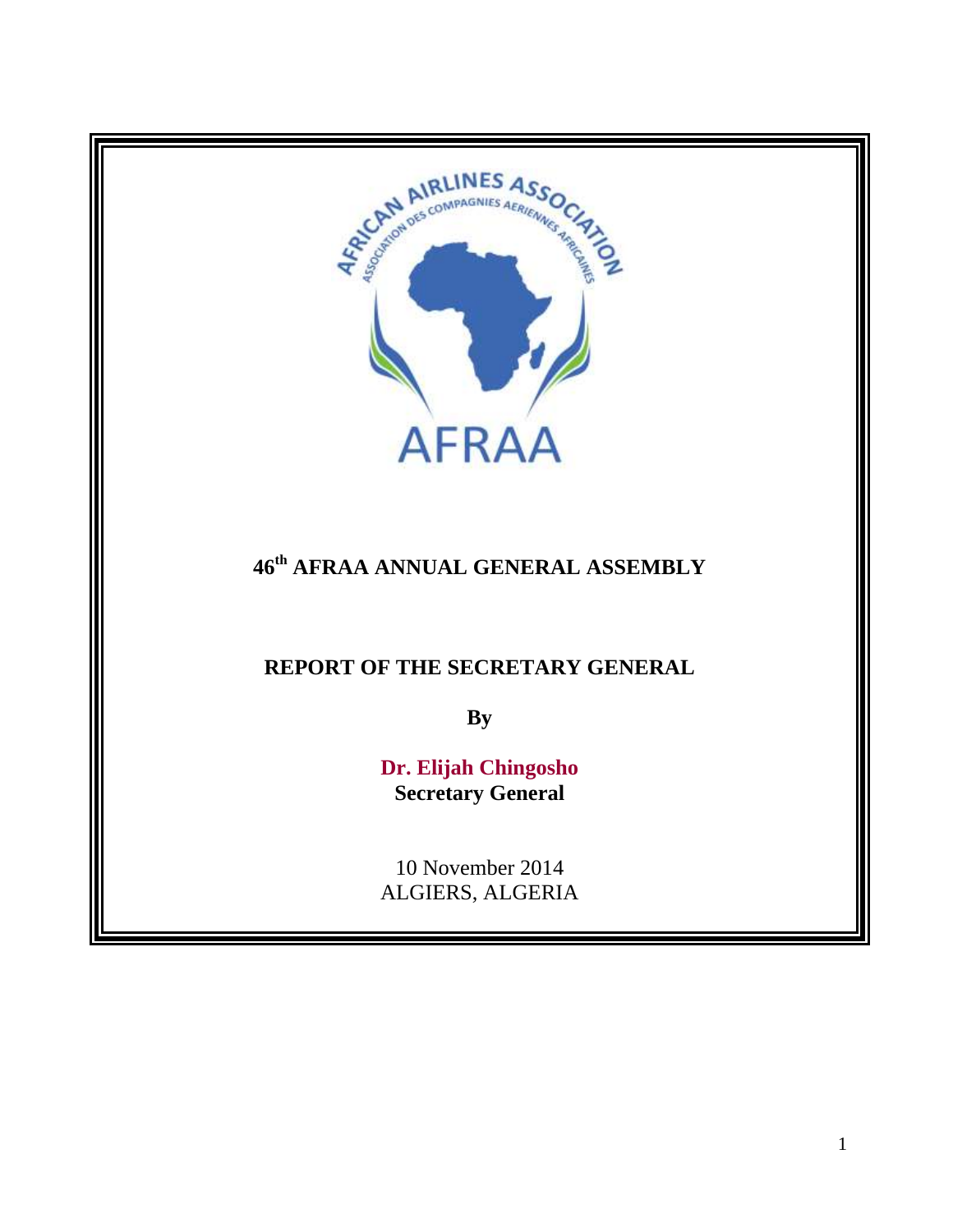# **INTRODUCTION**

Mr. President, distinguished guests, ladies and gentlemen; allow me now to present to you the customary report of the Secretary General. This is a summary. The Annual report is included with your AGA documentation.

This report will be structured as follows:

- Performance of the industry globally and in Africa
- Main Secretariat activities during the year
- The future challenges and opportunities
- Conclusions

# **A. STATE OF THE AIRLINE INDUSTRY**

Africa has the potential to be a significant force in aviation on the back of robust economic growth forecasts, with Africa having among the fastest growing economies worldwide.

The areas I will briefly cover are shown on the screen.

- African Air Transport Growth Prospects
- $\triangleright$  Tourism
- Global Airline Industry Performance 2013
- $\triangleright$  Airline Global Performance
- $\triangleright$  African Airline Performance
- $\triangleright$  Freight Traffic
- $\triangleright$  Fleet Composition and Development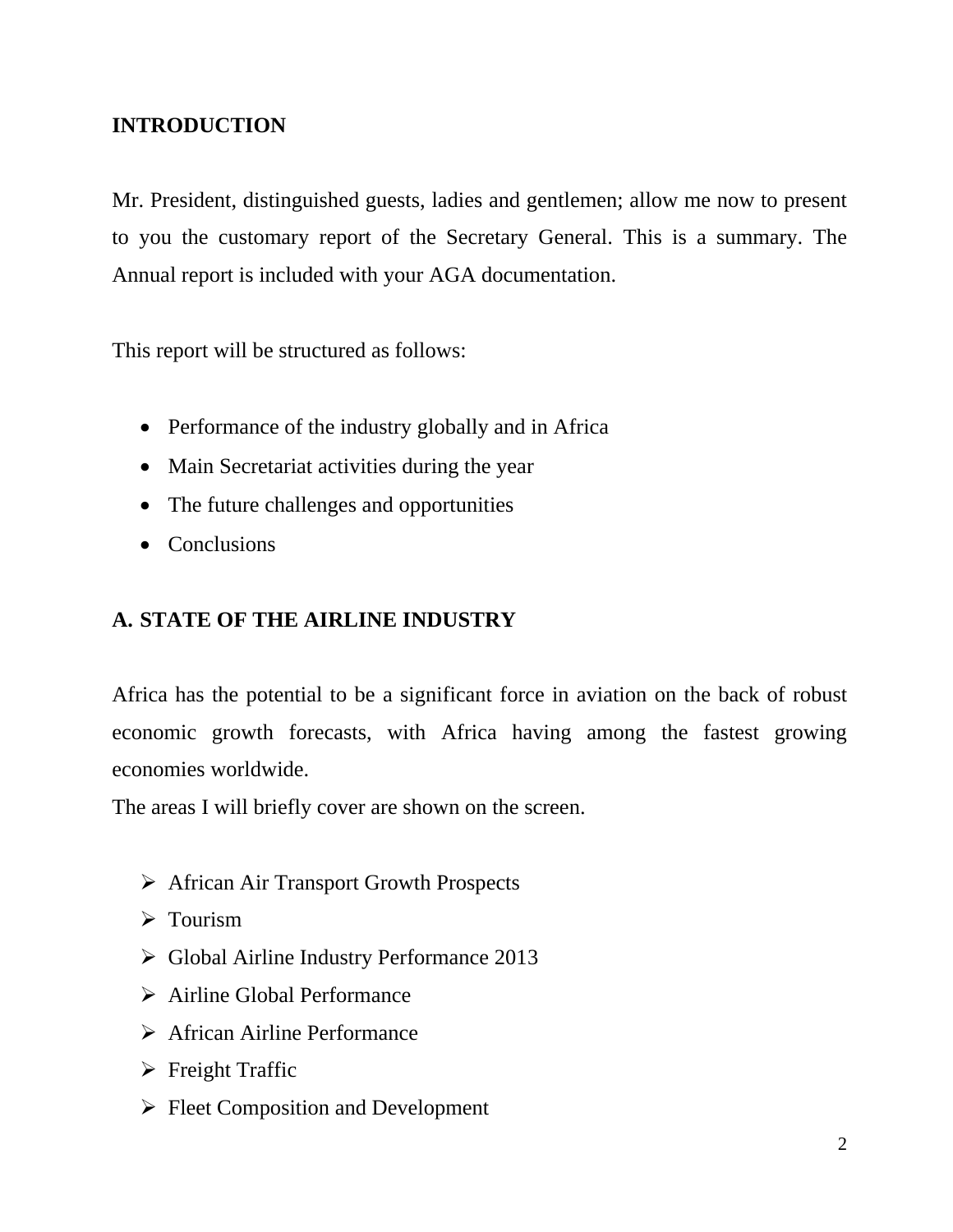$\triangleright$  Jet Fuel Cost

### **African Air Transport Growth Prospects**

The performance of the African aviation industry is lagging behind those of the rest of the world at less than 3% of global RPKs. The growth is heavily constrained by poor safety perception, slow implementation of the Yamoussoukro Decision, the high industry costs, inadequate infrastructure at several airports, lack of a single traffic rights negotiating body with respect to third parties like the EU. Nonetheless, demand for air transport has increased steadily over the past years with passenger numbers and freight traffic growing significantly.

### **Tourism**

According to UNWTO, international tourism arrivals reached 1.087 billion in 2013; 52 million more than in 2012.

Over the last decade, international tourist arrivals to Africa have repeatedly outgrown results in other regions. By 2030, Africa's international tourist numbers could grow from its current 56 million to 134 million and a rising number of African countries have embraced tourism as a priority for their development.

According to the UNWTO, tourism accounts for 7% of all exports in Africa and 58% of its service exports and is one of the most important sectors for the economies of the continent. To fully realize the potential tourism has in promoting growth and development in Africa, it is imperative to work towards a better alignment of tourism and air transport policies in the region.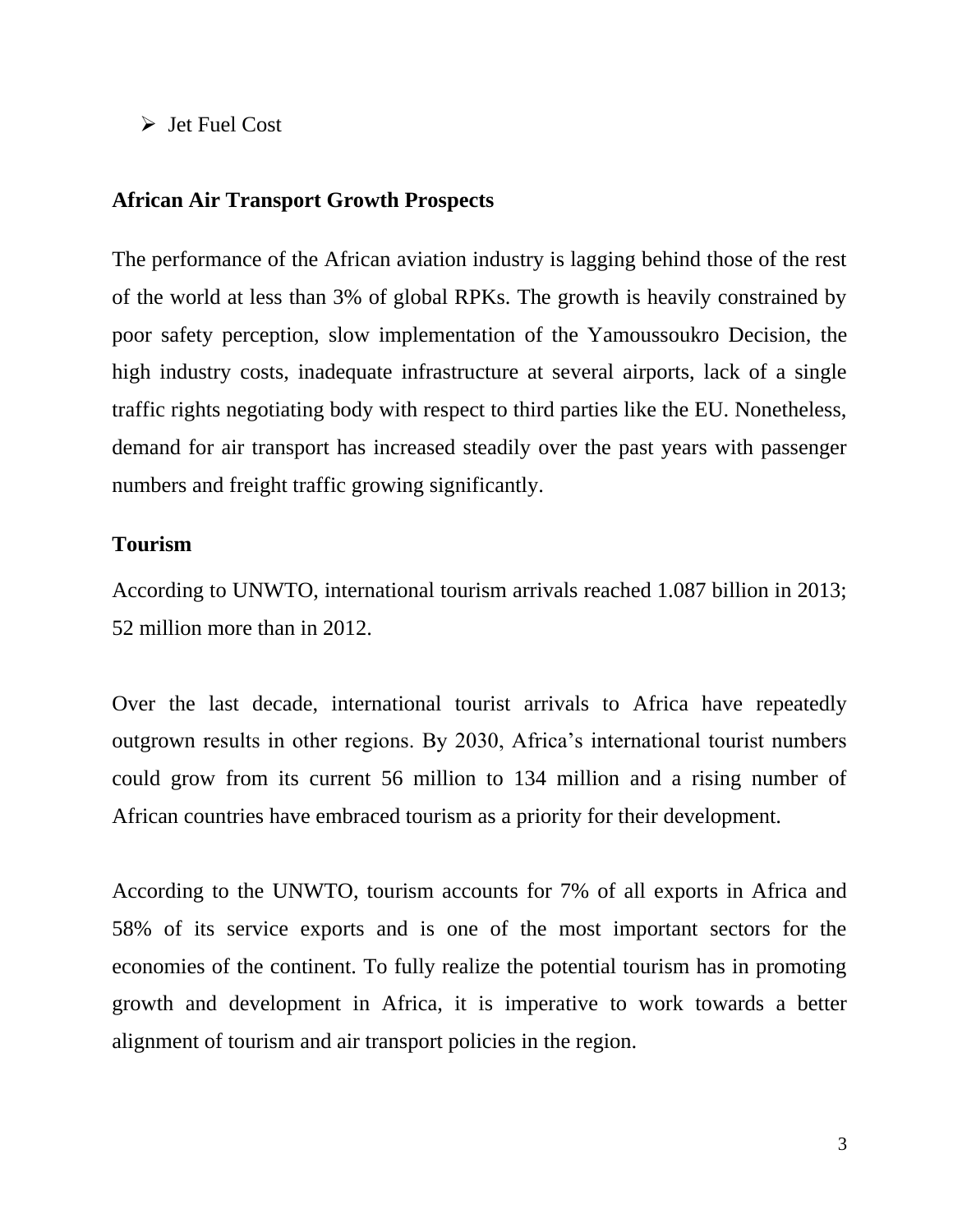### **Global Airline Industry Profitability 2013**

Airlines saw improved profitability in 2013. IATA reported that airlines made a net post-tax profit of \$10.6 billion in 2013 up from the \$6.1 billion profit made in 2012. Profitability in 2013 was achieved largely on increased demand, the positive impact on cash flow of industry restructuring, and slightly lower than expected fuel costs. In 2013, African airlines made a loss of about \$100 million but are expected to make a profit of about \$100 million in 2014.



### **Global Traffic Performance**

According to IATA, Global passenger traffic measured in RPKs improved by 5.7% in 2013 compared to 2012. International markets had an increment of 6.1% while domestic markets grew by 5.2%. The average load factor increased to 79.7% from 79.2% in 2012.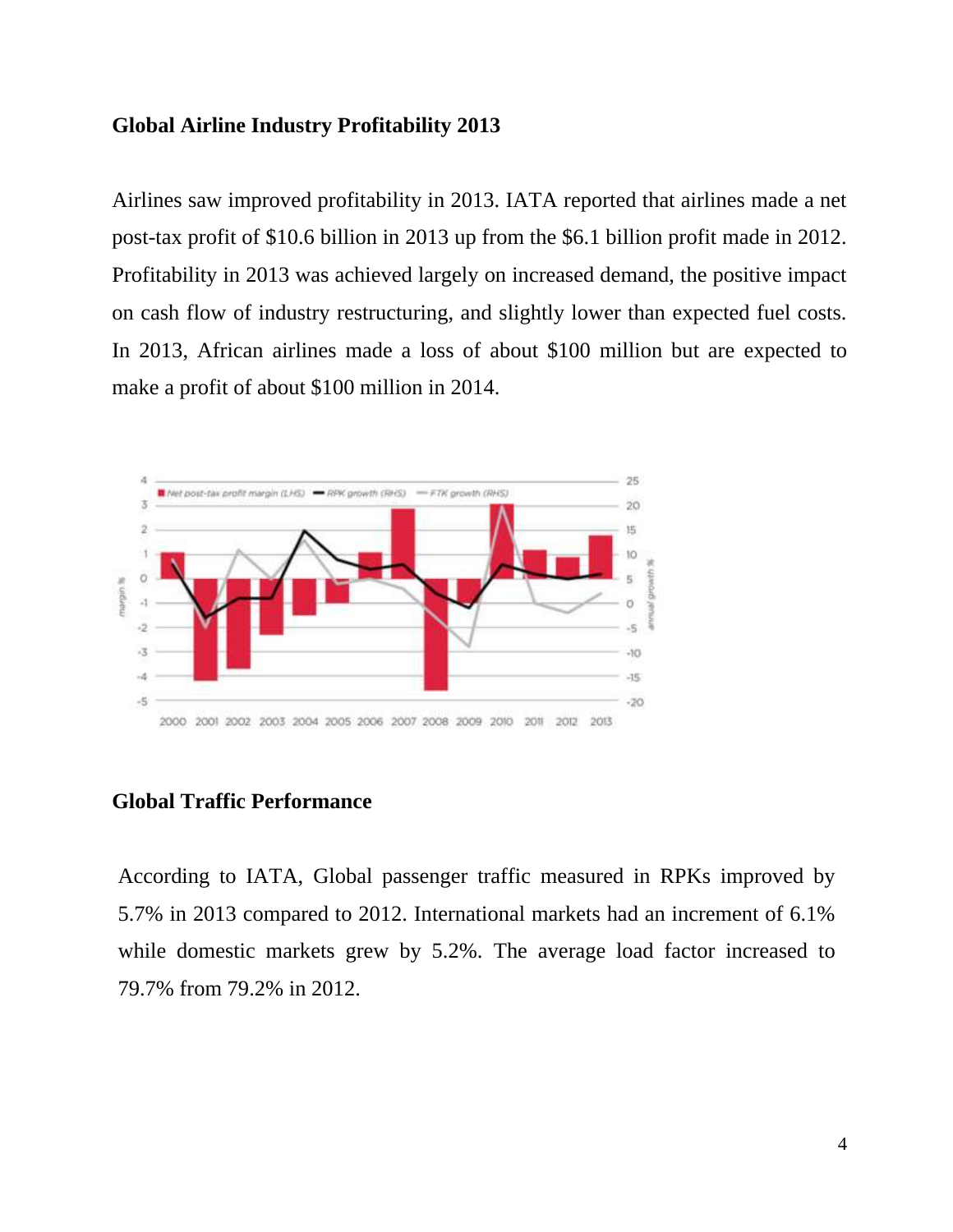

**IATA Share of World's Scheduled Passenger Kilometres (RPKs) 2013 (Billions)**

Scheduled world cargo traffic (FTK) increased by 1.8% in 2013 compared to 2012. Overall, scheduled revenue tonne-kilometres increased by 4.7% and available tonne kilometres by 4.5%.

**Revenue Tonne-Kilometres per Region - IATA Schedule Services 2013**



**Source: IATA WATS/AFRAA**

**Source: IATA WATS/AFRAA**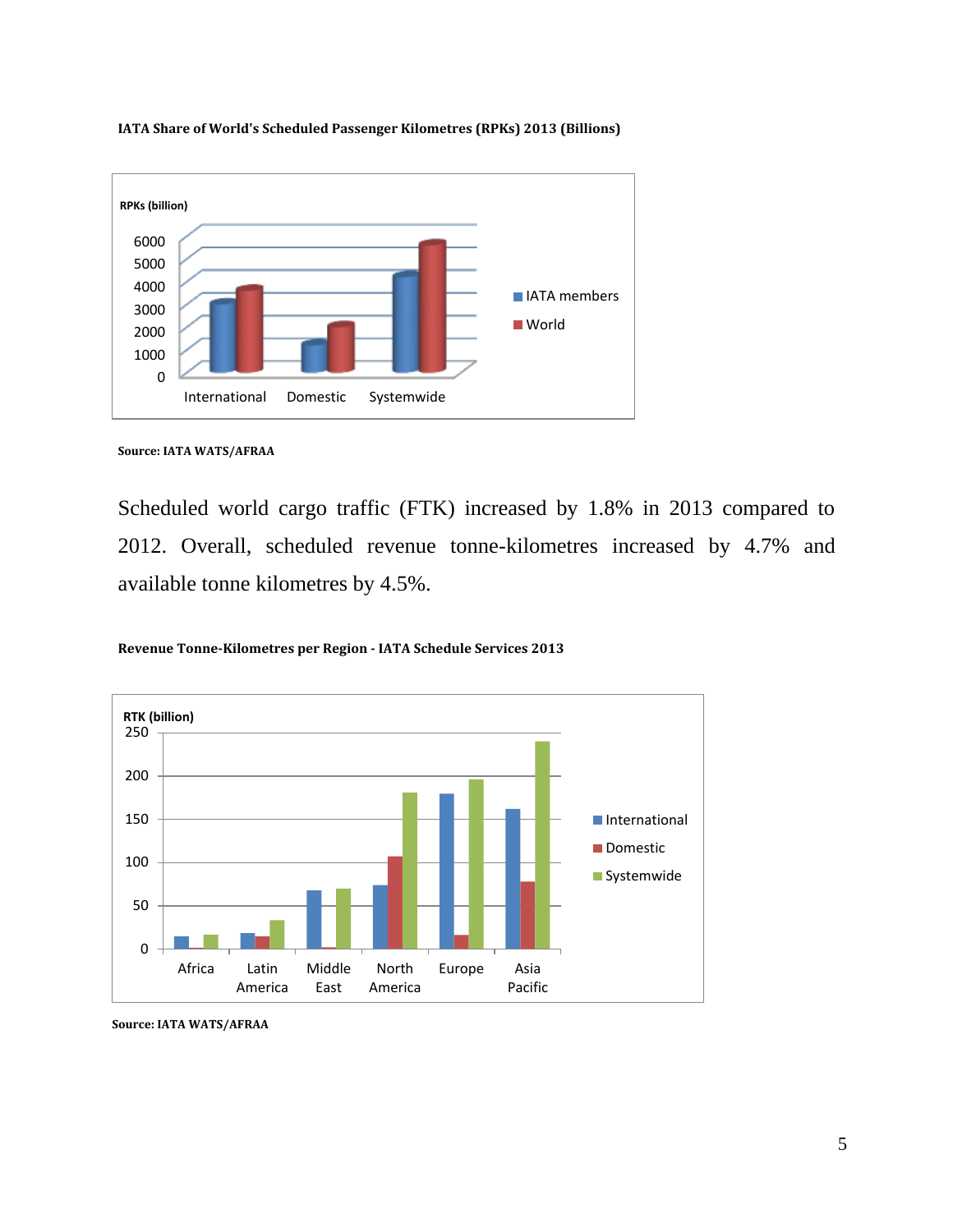### **African Airlines Performance**

#### **Passengers Carried**

Demand for passenger services accelerated growth in 2013, reflecting the rebounding global economy and an increase in world trade. Business confidence strengthened to its highest level since 2011, but the trend is levelling out.

Passenger numbers have grown consistently year on year since 2004 except in 2011 where the numbers dipped as a result of the Arab Spring and political instability in parts of North Africa. From less than 40 million passengers carried in 2004 by African airlines, passenger numbers increased to 73.8 million in 2013.





A robust GDP growth was experienced in 2013 in Africa as a result of buoyant public and private investment in mining activities, infrastructure for transport and communication, and energy production. Some African airlines continued their aggressive network expansion, new markets development and further penetration of their domestic and intra-Africa markets. As a result, passenger numbers increased in all markets.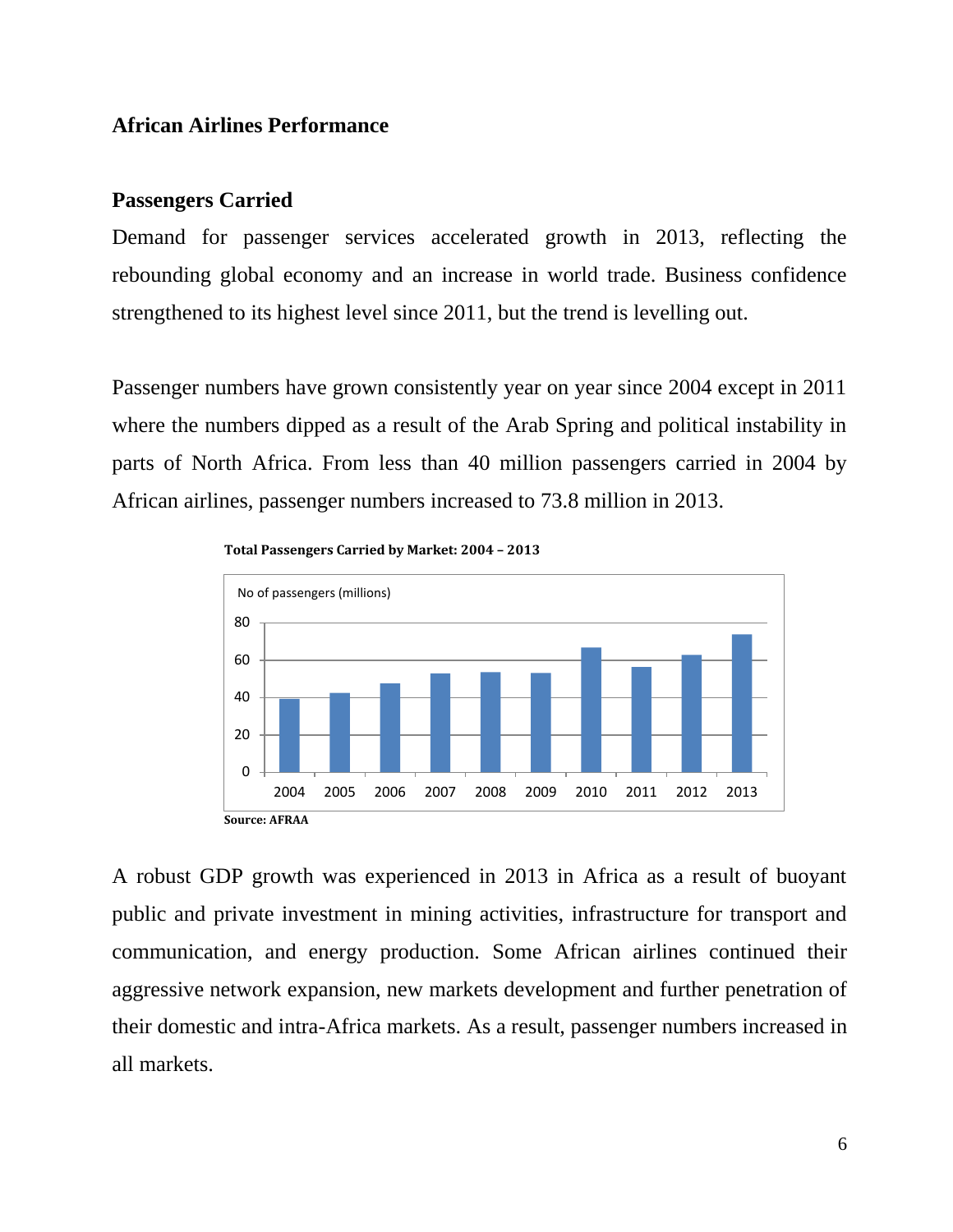# **Domestic, Intra-Africa and Intercontinental Passengers**

Domestic passenger numbers increased to 28 million due an increase in access to air travel, lower fares in some markets and new routes launched in 2013. Low costs airlines, particularly in South Africa, Kenya, Morocco and Tanzania continue to aggressively promote and attract more passengers, some of whom had never flown before. On the intercontinental routes, passenger numbers went up to 30.7 million in 2013.

With a population of over 1.1 billion, spread across the vast the continent of 54 countries, there is huge potential for growth in intra-Africa air travel. The major constraint to this growth is the slow pace of liberalisation and the over-dependence on Bilateral Air Services Agreements (BASAs) by many States.





# **Passenger Distribution**

Intercontinental passenger market segment remains the biggest at 42% of the total. The domestic market segment represents 27% while the intra-Africa market is 31%.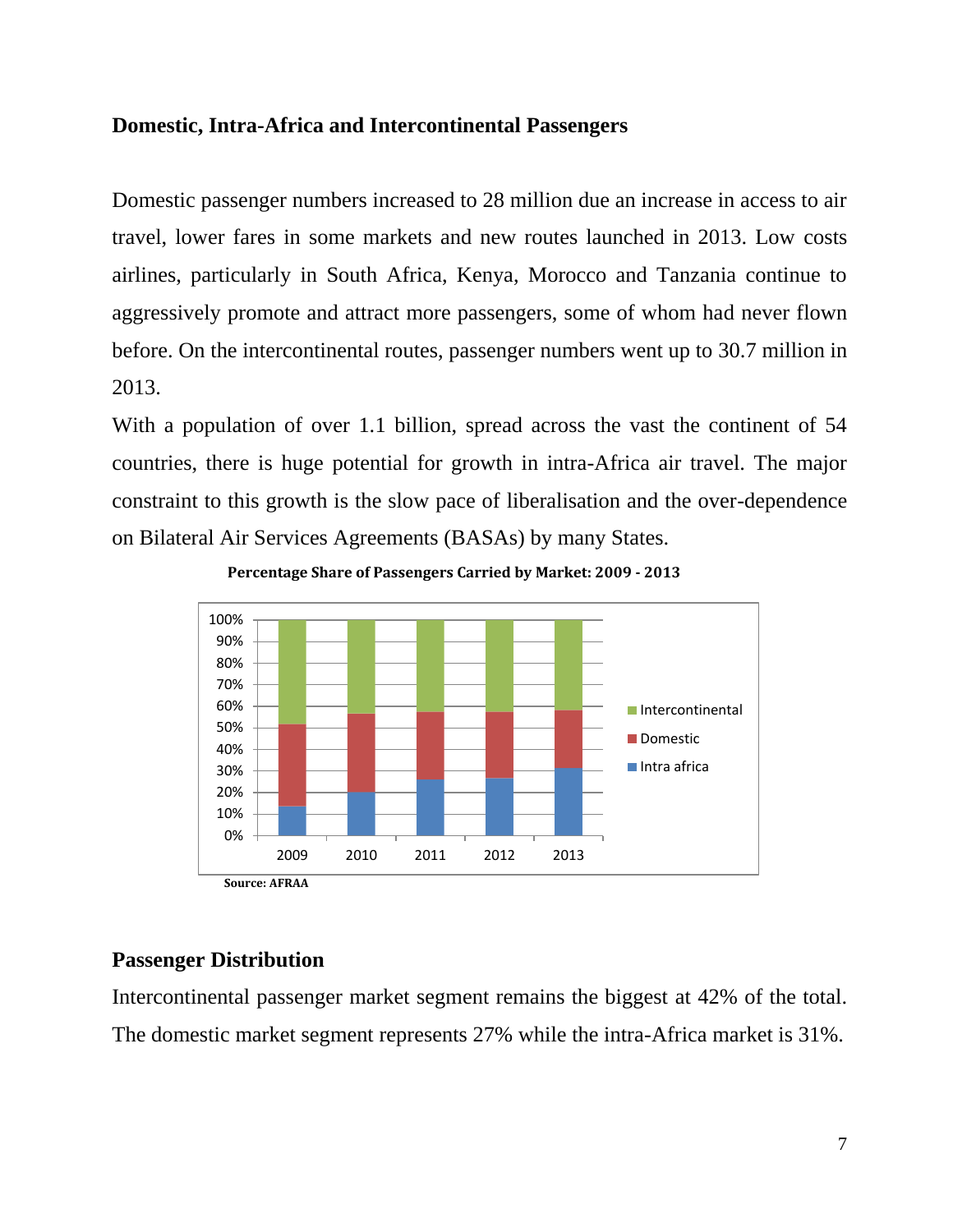**African Airlines Passenger Distribution 2013**



# **Passenger Load Factor**

Many African airlines continue to see inefficiencies and poor load factors due the imbalance of capacity and demand, limited commercial cooperation and uncoordinated intra-African networks with other African operators. In addition, the deployment of high-capacity aircraft on low and mid-density markets drives down load factor and acts as a disincentive to more frequency where it may be needed.

The average passenger load factors (PLF) was 69.6%. This compared unfavourably to the global average load factor of 79.7% in 2013.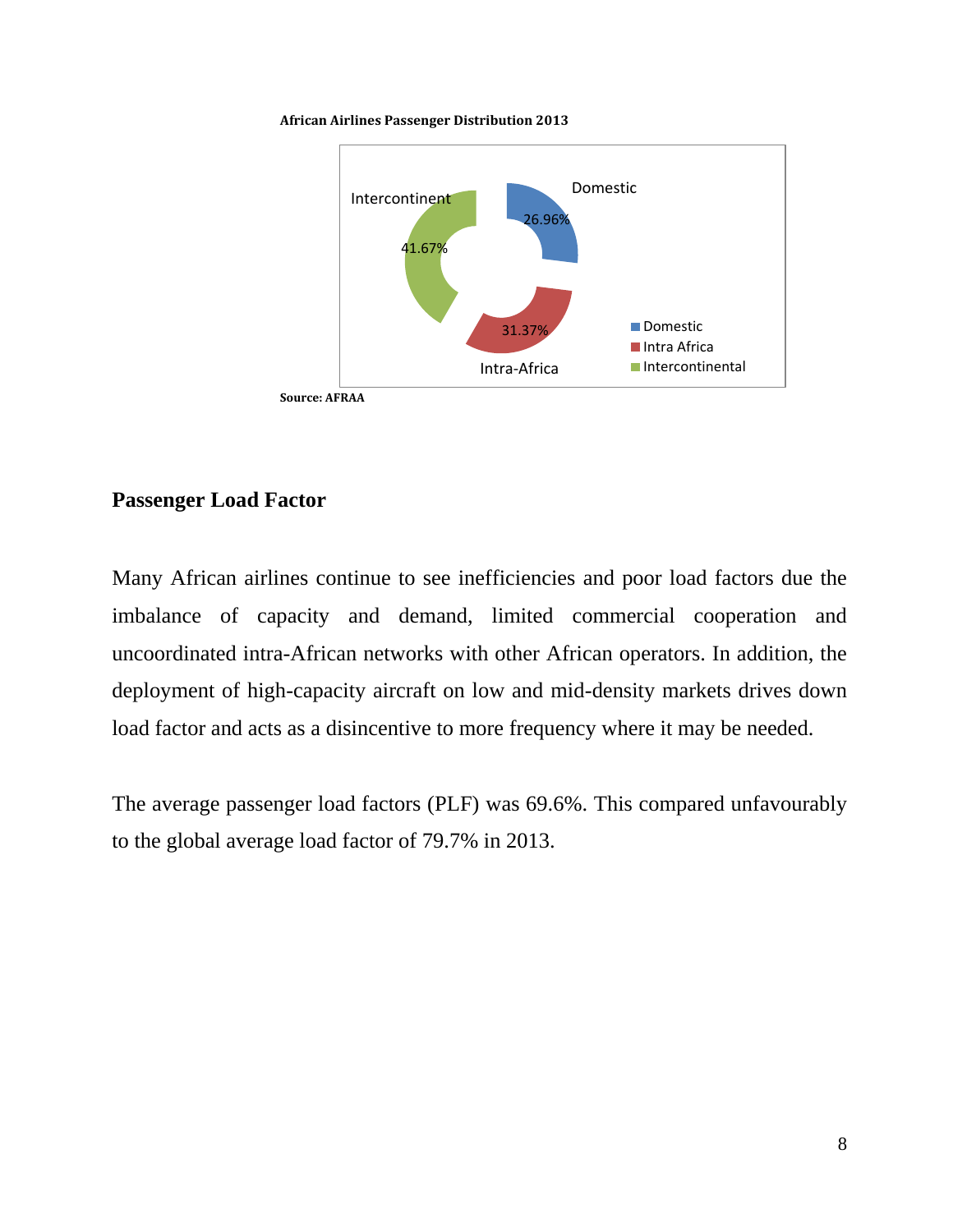

#### **Passenger Load Factor of some AFRAA Airlines in 2013 (%)**

# **New Routes**

AFRAA airlines in 2013 continued with their aggressive route expansion with 54 new routes being launched by 11 AFRAA member airlines. Of these, 20 destinations were intercontinental with the remaining 34 within the continent.

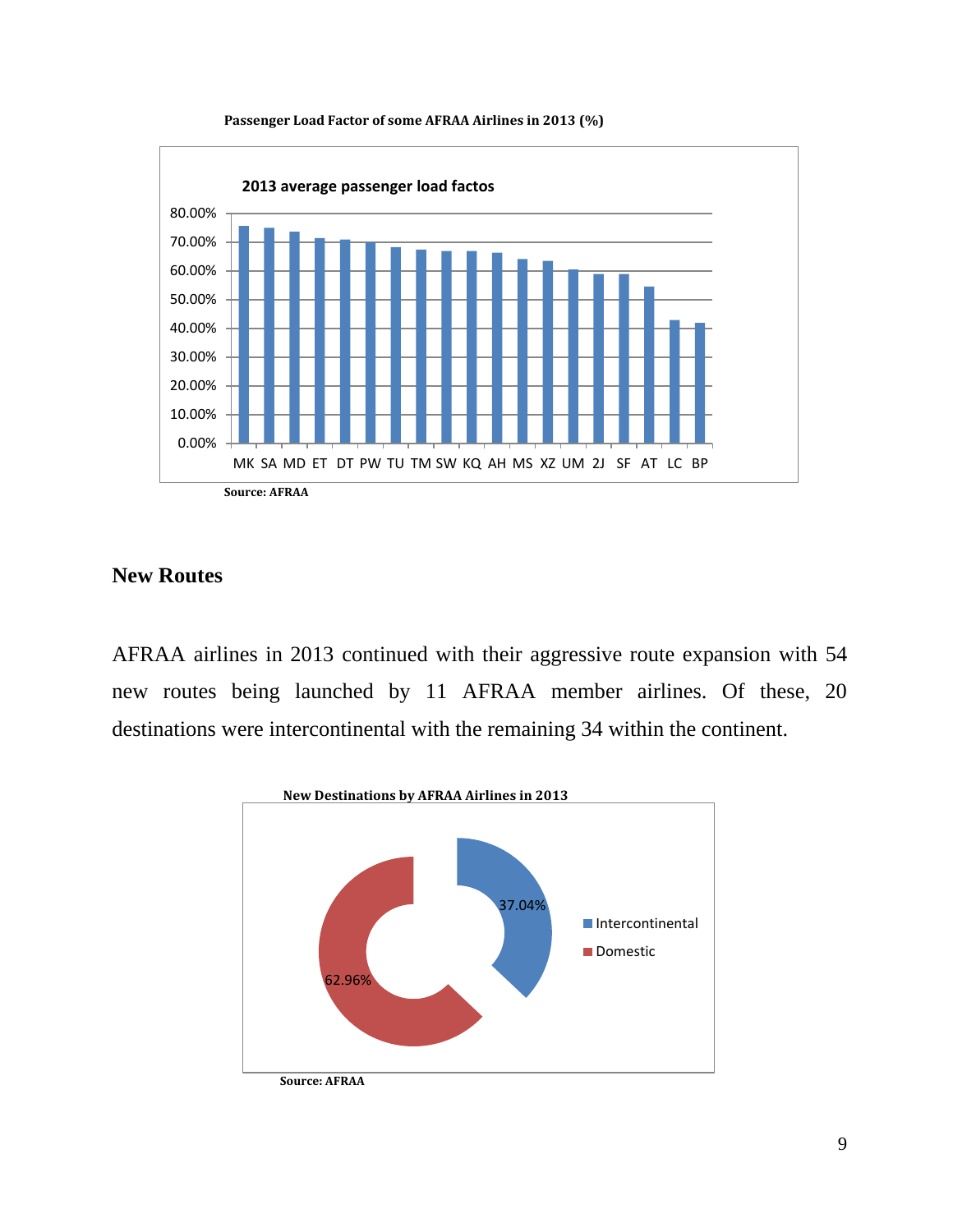# **Freight Carried and Traffic**

Air freight shipment in Africa is still very low. In 2013 the continent airlines carried about 781,000 tonnes of freight, representing 1.57% of global air freight shipment.



#### **African Airlines Year-on-Year Freight Carried (tons)**

The failure by many African airlines to develop the cargo component of their operations has led to dominance of the intercontinental sector by non-African airlines.



**Freight Carried by Region (tons) – 2013**

**Source: AFRAA/IATA WATS**

**Source: AFRAA/IATA WATS**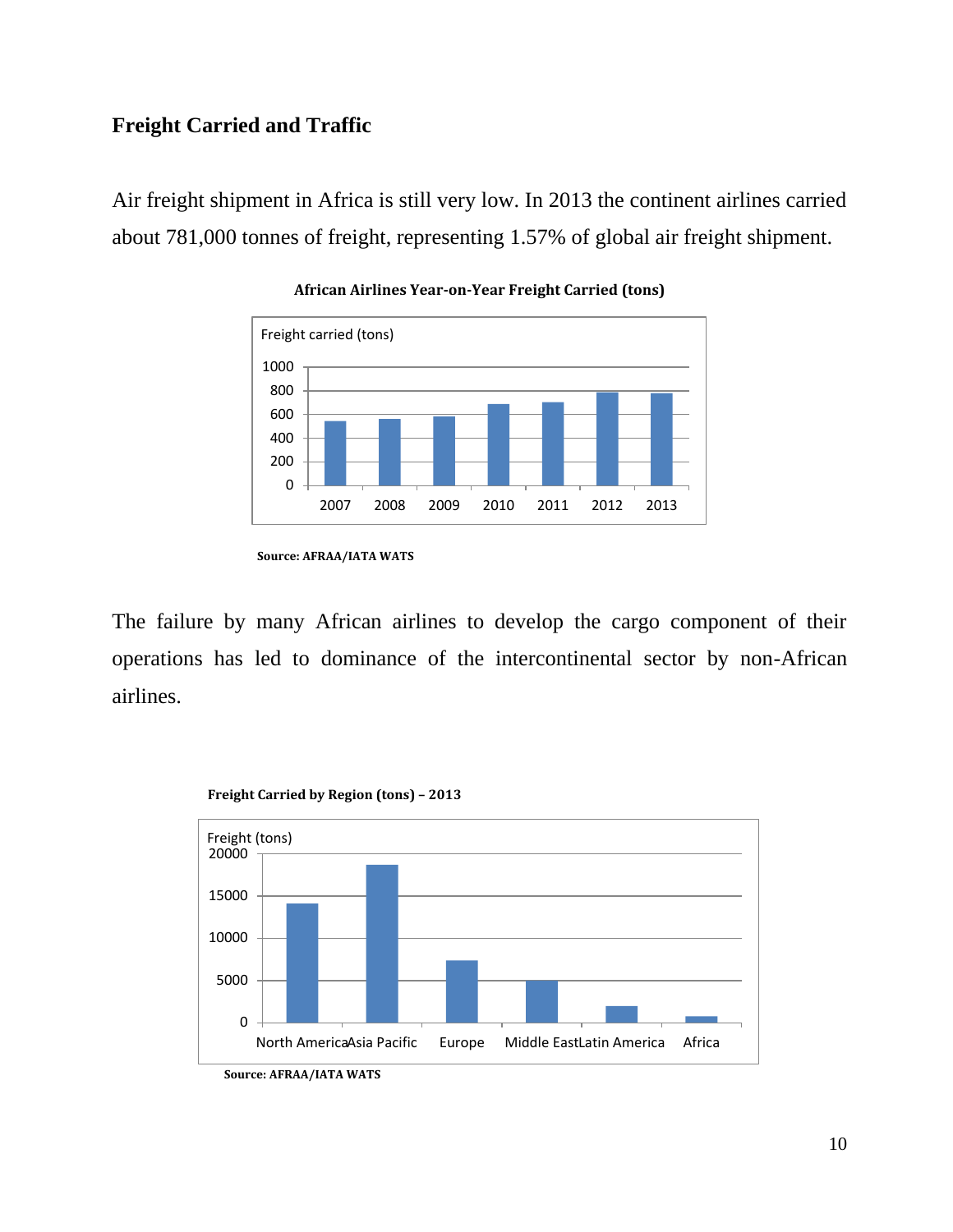### **Fleet Composition and Development**

Global commercial airline fleet in 2013 was composed of 20,910 airplanes and is expected to rise to 42,180 airplanes in 2033 according to Boeing Market Outlook. The total cost of the additional fleet is estimated at over US\$5,200 billion.

Africa currently has 700 aircraft which makes up 3.2% of the total global fleet.

Boeing forecast Africa to require 1,080 new airplanes over the next 20 years, about two-thirds of which will expand the region's fleet. The total number of commercial aircraft to be in operations in Africa by 2033 will double to 1,420.





**Source: Boeing Market Outlook** 

By 2033, it is forecast that about 77% of the expected new aircraft will be single aisle and regional jets, a clear indication of the anticipated growth in intra-Africa and domestic travel. About 23% of the fleet will consist of medium and small wide body aircraft.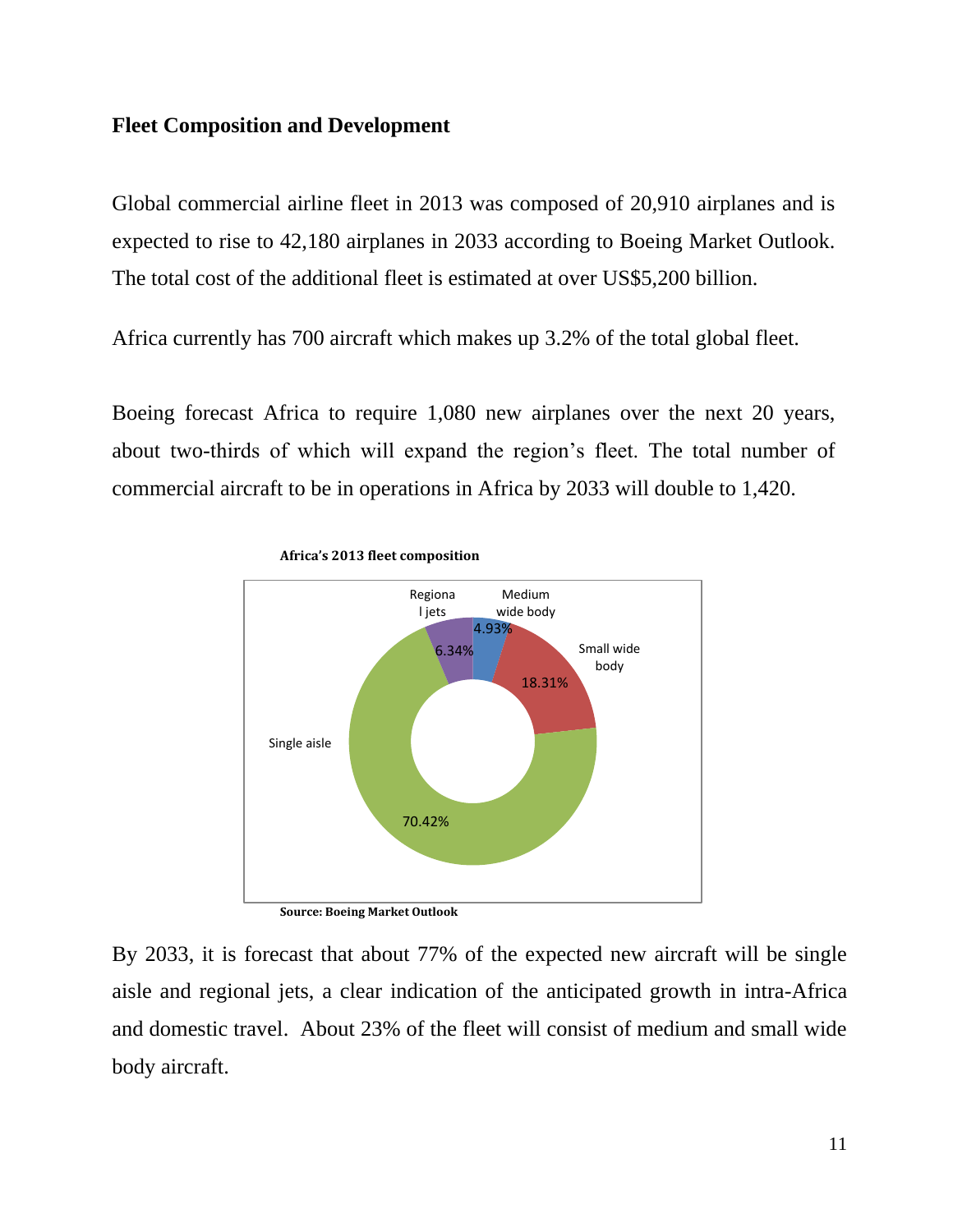### **Jet Fuel Cost**

According to IATA, jet fuel averaged \$124.5 a barrel during the year under review. In 2012, jet fuel averaged just under \$130 a barrel. Fuel continues to be the largest component of airline operating costs, accounting for 31% of airline costs worldwide but about 40-50% in Africa.



 **Jet fuel price per barrel**

### **B. AFRAA SECRETARIAT VALUE ADDED ACTIVITIES**

The activities of the Secretariat are guided by the AFRAA Business Plan approved by the Executive Committee. I now highlight the activities by the Secretariat to meet specified targets. The areas I will highlight are shown on the screen.

# **1. Safety**

Safety is the top priority of AFRAA but still remains a major challenge. To enhance safety, AFRAA is committed to work with several stakeholders including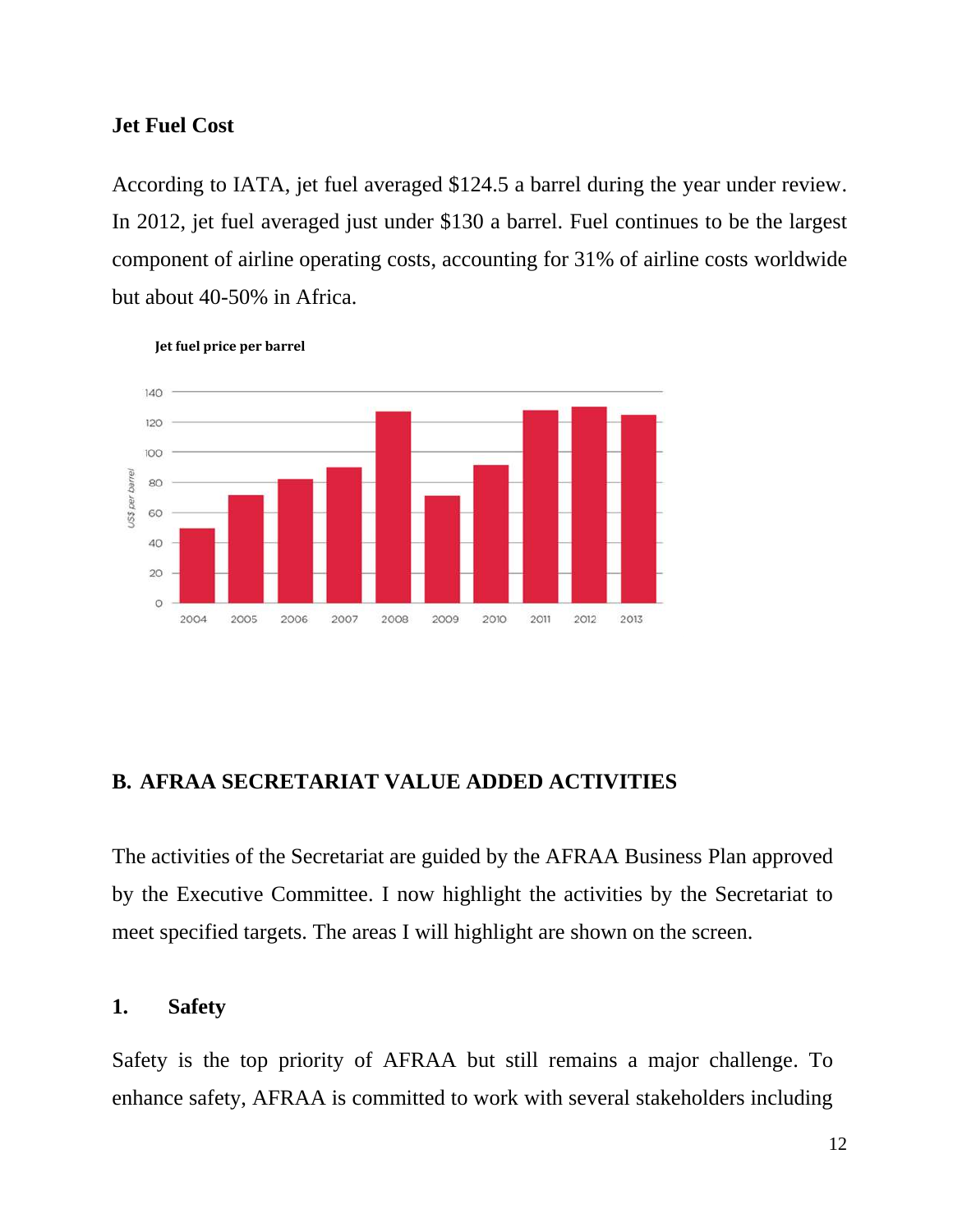ICAO, AFCAC, IATA, AASA and regional economic communities.

Currently 40 African airlines are IOSA Certified and the number of airlines preparing for IOSA certification continues to increase.

Following endorsement by African Heads of State to make IOSA mandatory for all airlines in 2013, AFRAA is working closely with IATA, AFCAC and ICAO to facilitate the achievement of the safety targets for Africa by 2015 mainly through capacity building and providing advisory services for airlines preparing for IOSA audits.

# **2. Training and Human Capital Development**

It is AFRAA's strong belief that future challenges of the industry require intensive capacity building. In 2013 AFRAA conducted 17 training courses, workshops and seminars. In collaboration with the IATA Airline Training Fund (IATF) 6 courses and workshops were conducted. I would like to thank IATA and particularly Oscar Haro who is here today and is doing a wonderful job in supporting the training needs of African airlines.

World class African training centres in Egypt, Ethiopia, Kenya, Libya, Kingdom of Morocco, Seychelles, South Africa and Tunisia are on the AFRAA website and Annual Report to facilitate bilateral co-operation among airlines.

# **3. AFRAA Fuel Project**

AFRAA in 2011 launched the joint fuel project. Following the initial success, the third tender was issued in 2013 for jet fuel procurement in 2014 with savings of up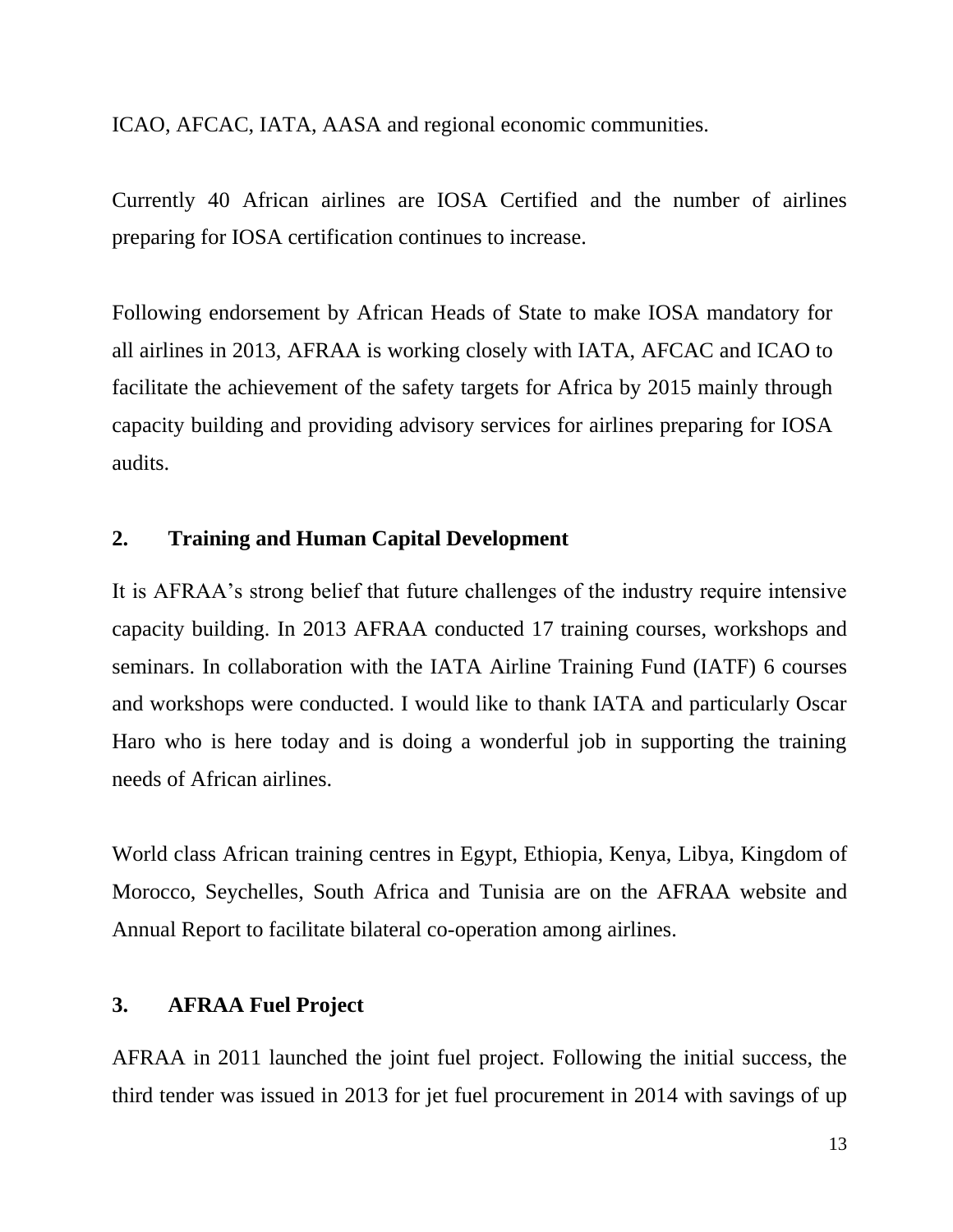to \$30 million being anticipated. The number of participating airlines is 14 and the pooled fuel volumes are over 1.24 billion litres. Negotiations are on-going for the 2015 tender and expected to conclude by the end of November.

### **4. Taxes, Fees and Charges**

Taxes, fees and charges on African airlines fuel and passengers are among the highest in the industry. AFRAA and IATA have continued lobbying to reduce charges, fees and taxes on fuel.

AFRAA, AFCAC, IATA, UNWTO, ICAO joined hands in lobbying against the introduction of a travel tax which would have meant an additional tax burden of \$10 per international passenger and extra \$2.00 for international travellers staying at African hotels.

### **5. Route Network Coordination**

AFRAA launched a Route Network Cooperation Committee this year aimed at optimising the schedules of participating airlines, develop virtual alliances and deliver incremental revenues. 12 airlines are participating in the project.

### **6. Ground Handling Cooperation**

AFRAA also this year launched the Joint Ground Handling Project to address some of the common challenges faced by airlines at some airports as well as reducing costs. Seven airlines are currently participating and with the success of the first tender, we expect the numbers to grow.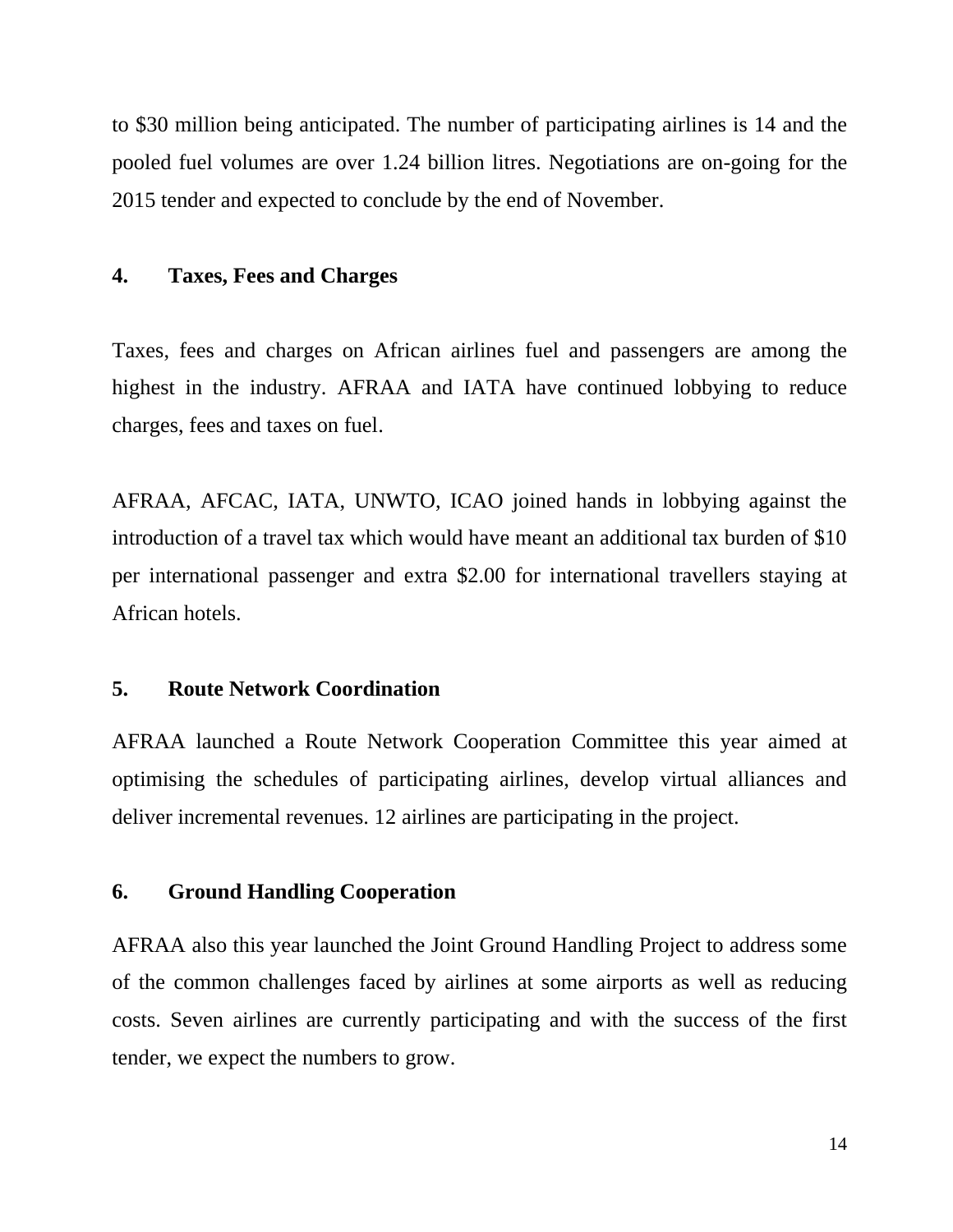# **7. Regulatory Issues**

Aero-political and regulatory priorities throughout the year were focused on the finalisation of all the regulatory documents required for the full implementation of the Yamoussoukro Decision (YD), promoting the adoption of the Montreal Convention of 1999 by all States, lobbying for more States to accede to the Cape Town Convention and Protocol, lobbying against the EU banned list as well as updating airline legal and regulatory affairs officers of global and regional developments in the sector.

### **8. Land Development**

AFRAA has a piece of valuable unused land at its headquarters in Nairobi. The Association is in the process of detailed evaluation of proposed office development which when completed will generate additional revenue. This will enable AFRAA to fund more activities for the benefit of members.

### **9. Communication and Information Dissemination**

One of the key areas of focus by AFRAA is to enhance the knowledge base of its stakeholders about developments within the African aviation industry. Stakeholders now receive regular communication through a variety of publications.

AFRAA consistently publishes a monthly e-newsletter, bi-monthly CEO's brief, quarterly Africa Wings magazine, make regular press releases and media interviews designed to promote the image of African aviation. The world class MROs, training centres, and simulator providers are featured in our website and Annual Report.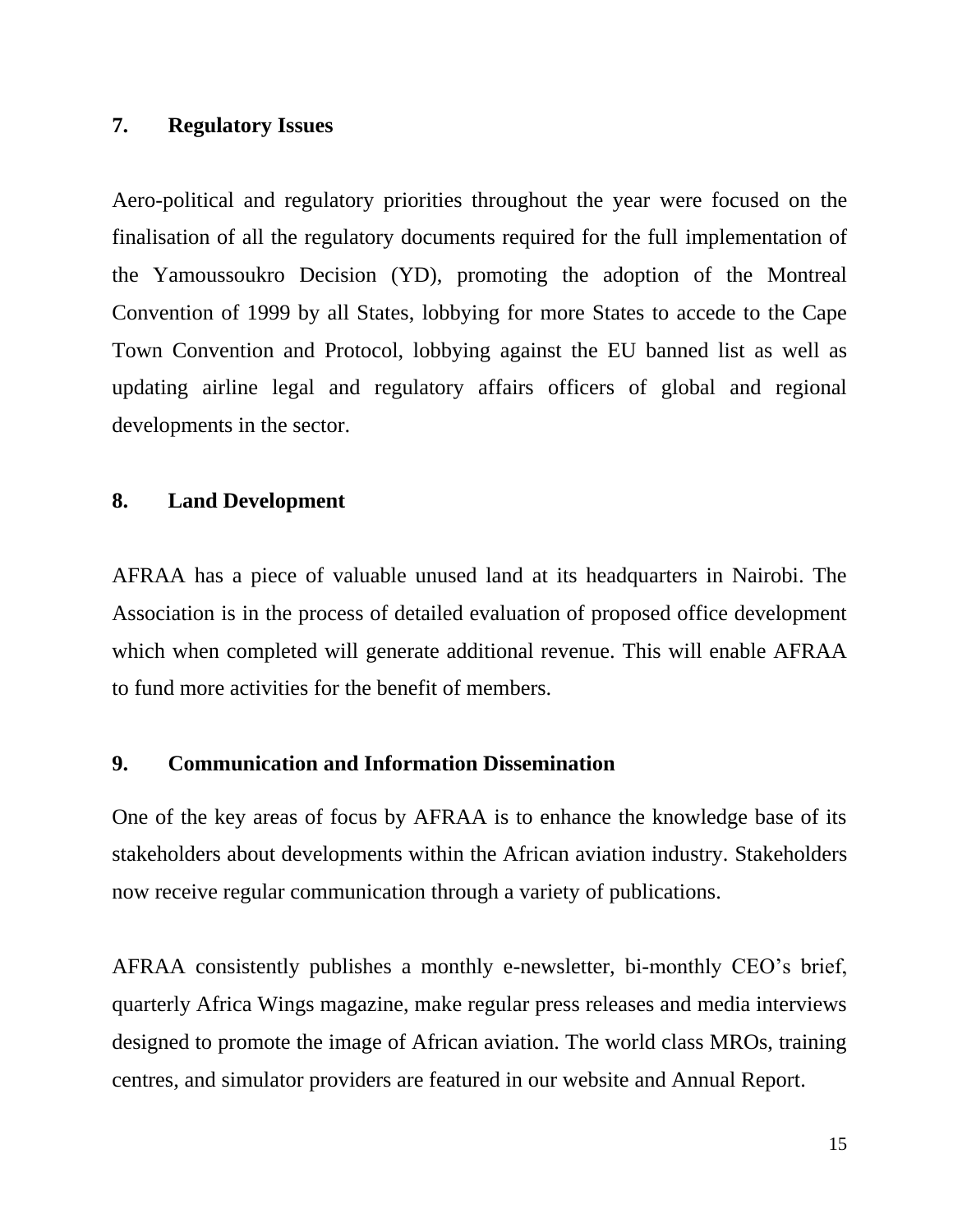### **10. New Members and Partners**

In 2014, AFRAA admitted into its membership the following airlines:

- Air Uganda
- $\triangleright$  Astral Aviation (currently the only cargo carrier in Africa)
- $\triangleright$  Cabo Verde airlines
- $\triangleright$  Syphax Airlines based in Tunisia and
- Tassili Airlines based here in Virgin Nigeria

In addition 3 partners joined the Partnership programme namely Air Transportation Support Group, TAV and Mitsubishi. AFRAA welcomes the new members and partners into its fraternity.

# **11. Working with other Organisations**

AFRAA cooperates with the African Union Commission, NEPAD, AfDB; other major industry organisations including IATA, AASA, AACO, ICAO, AFCAC, ACI-Africa; governmental and non-governmental bodies, Regional Economic Communities (RECs) – ECOWAS, EAC, COMESA, SADC, UEMOA; manufacturers and service providers. This collaboration accords AFRAA goodwill and a broad framework resources and assistance that benefits members, protecting their interest and provides support for better economic environment for their operations.

### **12. Recovering Intercontinental Market share**

AFRAA held a number of meetings with the African Union Commission during the course of the year. These included a meeting in October 2014 with the Chairperson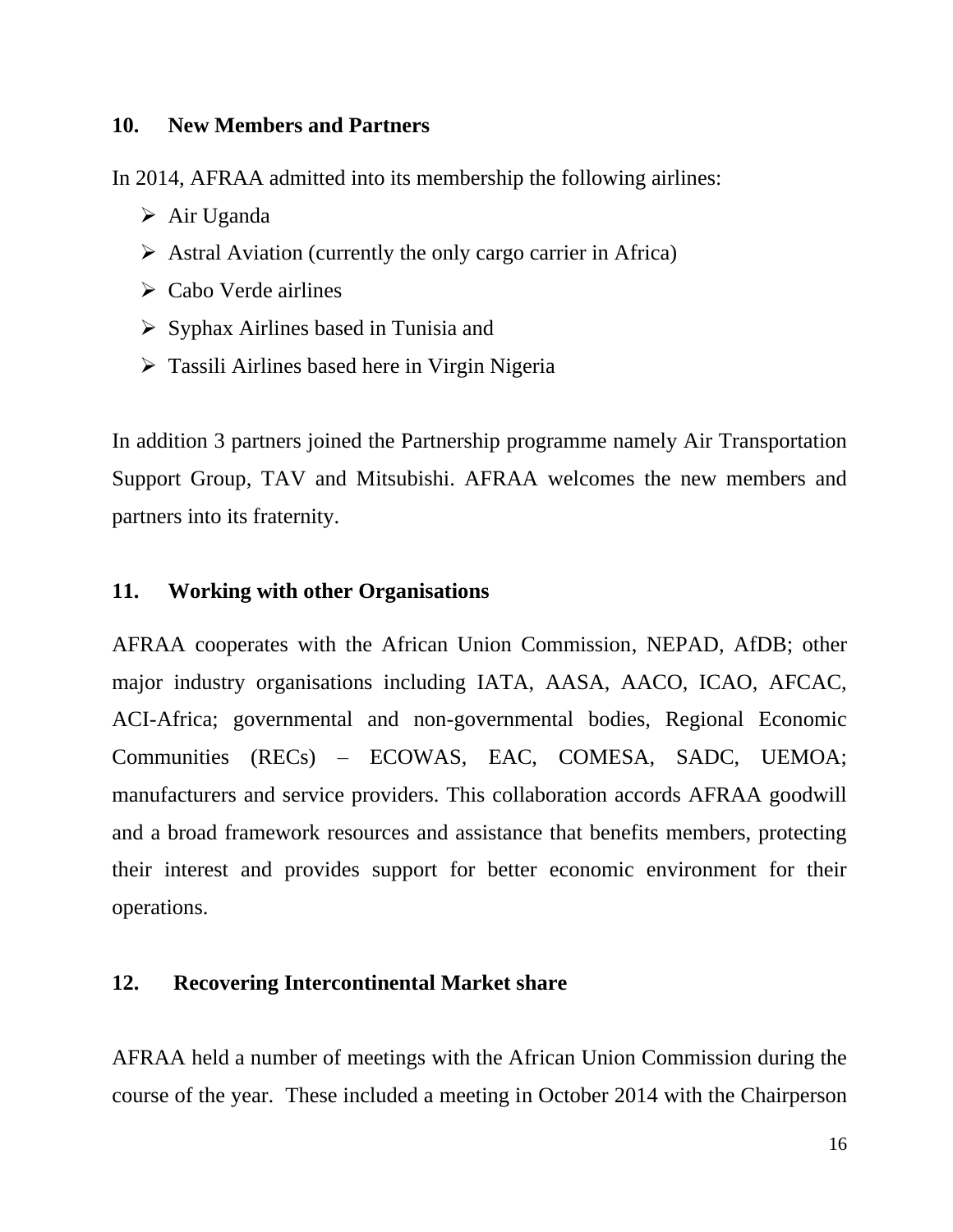of the African Union Commission, Her Excellency Dr Dlamini-Zuma, with Chairmen/CEOs of some airlines namely EgyptAir, Ethiopian Airlines, Kenya Airways, South African Airways and TAAG Angola Airlines.

These interactions enabled the industry to present to the AU the various challenges they are confronting resulting in African aviation being a marginal player in the global airline industry, for which the AU and government support is sought. African airlines share the same vision with the AU for a single African aviation market in the shortest time possible.

AFRAA hosted a joint AU/AFCAC/AFRAA conference in Nairobi which finalised the elaboration and validation of the regulatory and institutional framework for the Yamoussoukro Decision thereby removing all legal impediments to full implementation of the Decision as we heard earlier from the AU Commissioner and the Secretary General of AFCAC. Mr President, the long awaited full implementation of the YD is now in sight.

AFRAA will play a leading role in facilitating the operationalisation of the Decision to ensure a level playing field and the orderly development of the industry.

# **C. FUTURE CHALLENGES AND OPPORTUNITIES**

In this section I highlight the major future activities and opportunities for African aviation that are shown on the screen:

 $\triangleright$  Safety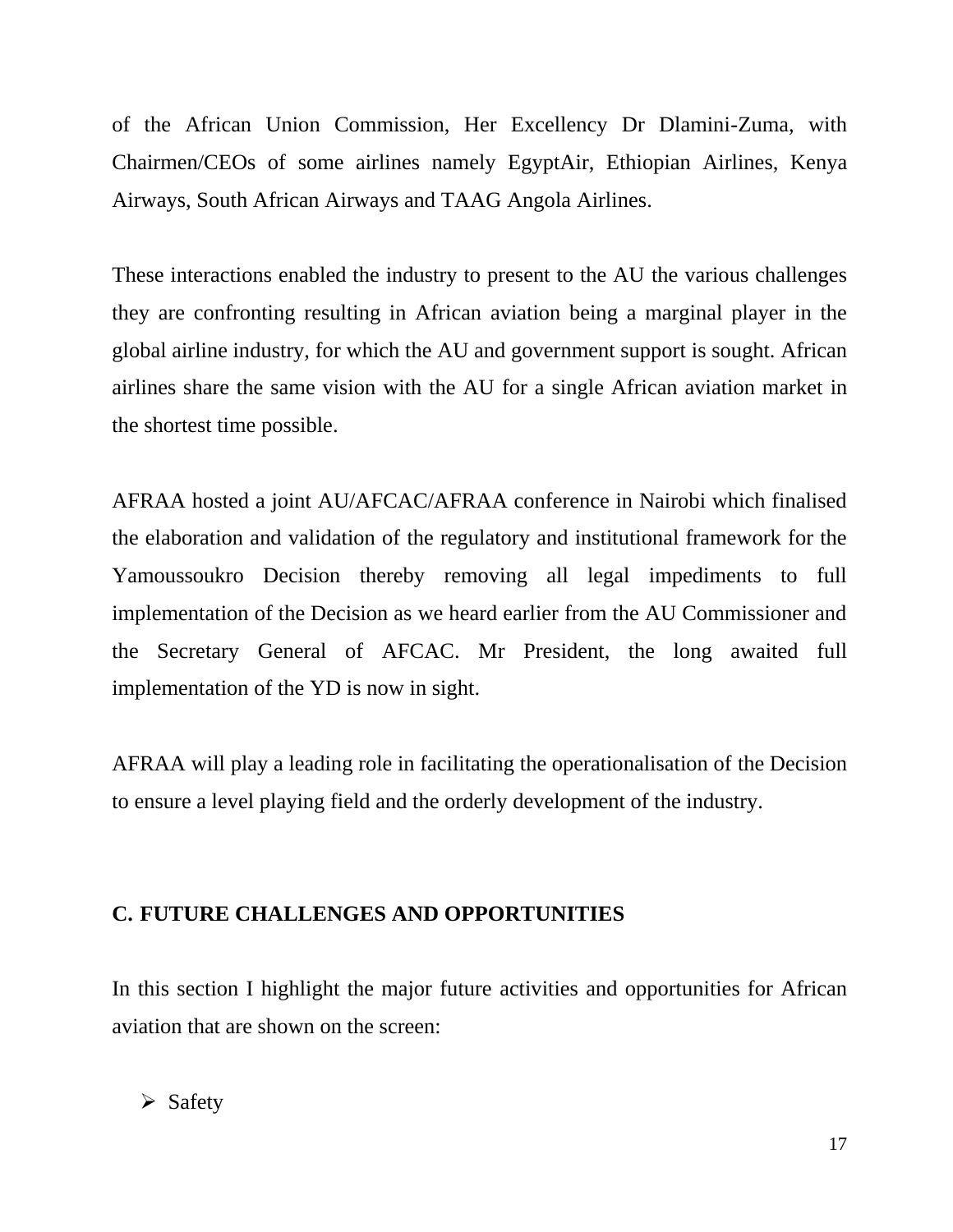- $\triangleright$  African carriers recovering intercontinental market share
- $\triangleright$  Industry costs
- $\triangleright$  Improved infrastructure and use of the latest ICT technologies
- $\triangleright$  Human capital development.

### **a. Safety**

Going forward, safety will continue to be the greatest challenge facing African aviation. AFRAA will strengthen collaboration with various organisations particularly IATA, AFCAC and ICAO to jointly facilitate the attainment of industry best practices in safety.

AFRAA will assist airlines to attain and maintain IOSA registration by providing training as well as facilitating cooperation and assistance among African Airlines particularly in availing expertise and sharing of experiences in this area. AFRAA has teamed up with Aviation Compliance Solutions (ACS), an IATA IOSA approved auditing firm, to develop IOSA auditors so as to reduce cost and make it more affordable for airlines to obtain and maintain IOSA registration.

### **b. African Carriers Recovering Intercontinental Market Share**

Currently non-African carriers transport about 80% of the intercontinental traffic to and from the continent. It is critical that African aviation plays its part in ensuring the economic, social and political integration of African States. In this regard, AFRAA applauds the collaborative efforts by the African Union, AFCAC and other stakeholders to facilitate the speedy full implementation of YD.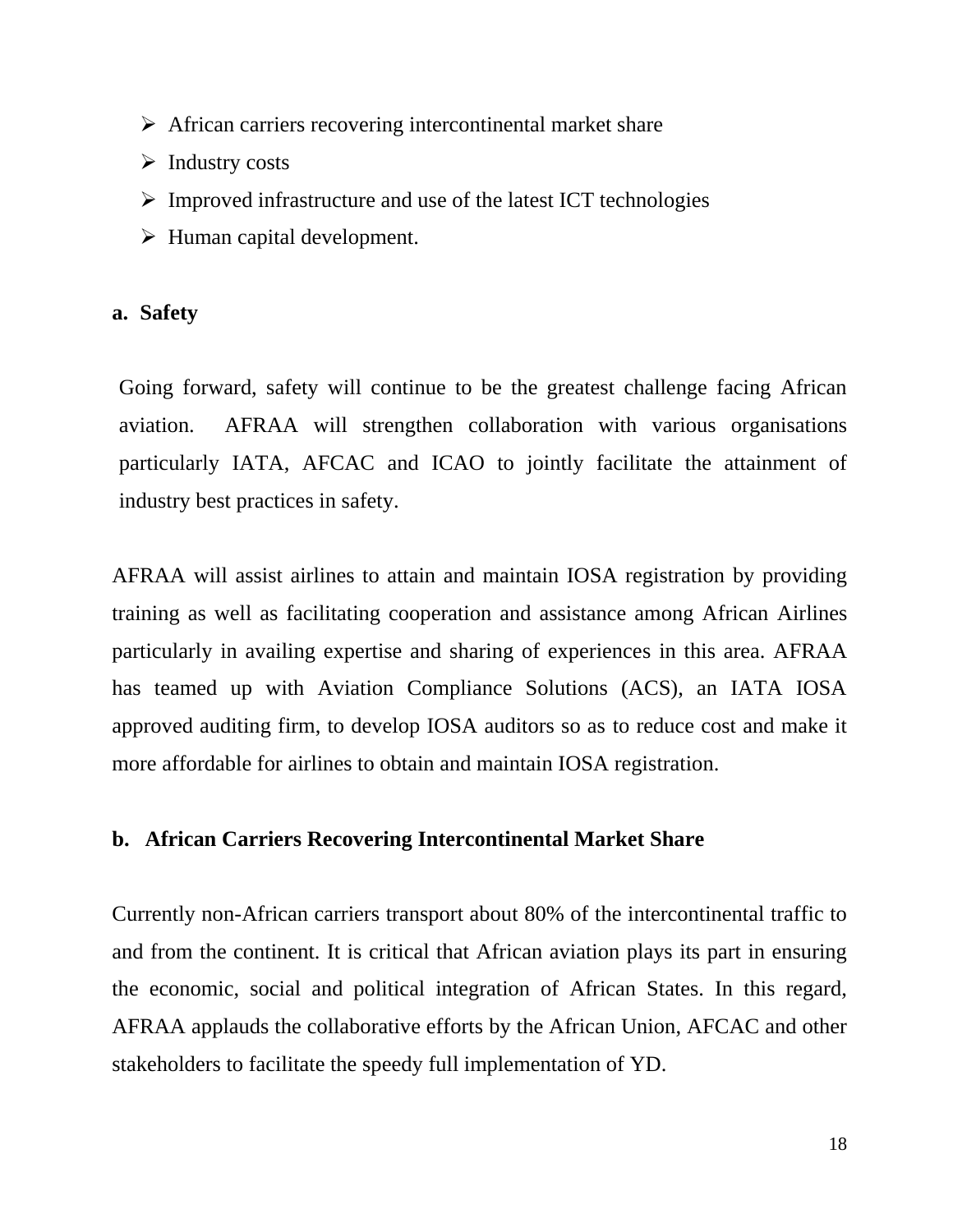With the full implementation of the YD being in sight, it is anticipated that the AU will negotiate ASAs as a block like the EU, ensuring an even playing field. It is also expected that states will avoid favouring non-African carriers by granting more frequencies of services by some States that are denied their African counterparts, ensuring that costs of doing business in Africa are competitive.

#### **c. Industry Costs**

The Association will continue to sensitize and lobby Governments, airports and other service providers on the need to reduce taxes and charges and improve efficiency and services as well as the removal of monopoly service providers to facilitate efficiency and provide choice to carriers. As this requires collaborative effort we will work closely with all relevant stakeholders.

### **d. Improved Infrastructure and Use of Technology**

Currently, aviation infrastructure in many African States is deficient and not coping with the growing airline traffic. There is need for the relevant authorities to be proactive and plan for the expected rapid expansion of African aviation.

The industry is behind the world in the adoption of cost effective technologies. It is important to take advantage of the latest information communication technologies including the use of mobile telephones, to minimise operating costs.

## **e. Human Resource Development**

AFRAA will continue to strengthen the training unit to increase the number of training programmes that benefit members. We will continue to strengthen